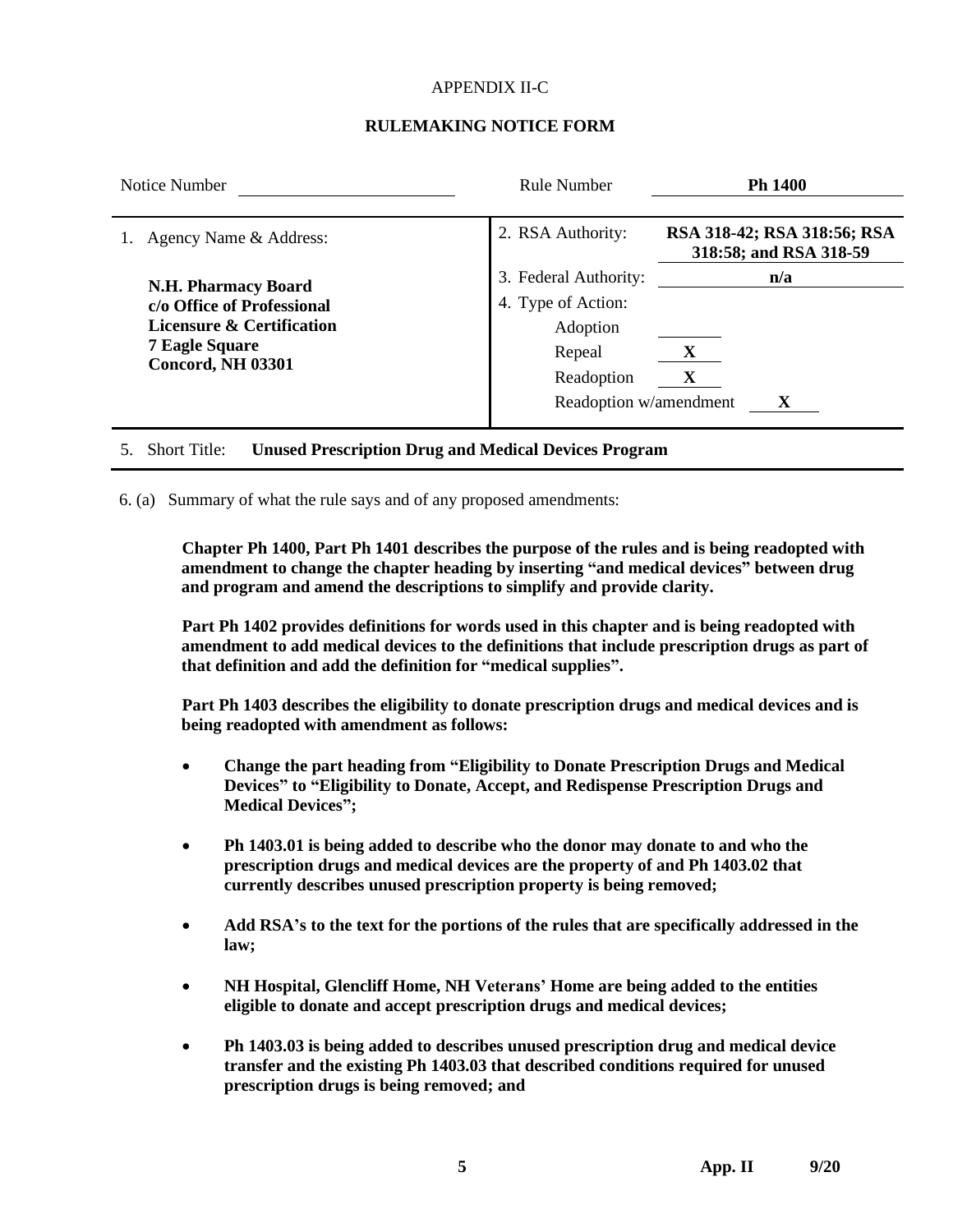# APPENDIX II-C (Continued)

# **RULEMAKING NOTICE FORM - Page 2**

• **Ph 1403.04 is being added to describe eligible redispensing entities.**

**Part Ph 1404 describes the eligibility to accept donations and is being readopted with amendment to remove the existing Ph 1401 that describes eligibility for accepting entities and is being replaced with responsibilities for charitable providers which provides the rules that pharmacist and practitioners licensed by this state, who dispense drugs, and who choose to participate in an unused prescription drug and medical device program must follow.**

**Part Ph 1405 describes eligibility to redispense and is being readopted with amendment to change the current part heading from "Eligibility to Redispense" to "Dispensing Requirements", remove the current Ph 1405.01 eligible redispensing entities and to add rules that describe the dispensing requirements for unused prescription drugs and medical devices.**

**Part Ph 1406 describes the program pharmacist's responsibilities and is being repealed.**

**Part Ph 1407 describes the eligible prescription drug formulary and is being repealed.**

**Part Ph 1408 describes the requirements for pharmacies dispending unused prescription drugs and is being repealed.**

**Part Ph 1409 describes the responsibilities of charitable providers and is being repealed.**

**Part Ph 1410 describes forms and is being readopted with amendment and renumbered as Part Ph 1406. The heading is being changed from "Forms" to "Forms and Record Keeping Requirements" and is being amended to remove the requirement that the Board provide a sample manifest and allow the participant to create their own form as long as the form contains the information listed in this part of the rules.**

**Part Ph 1411 describes participant immunity and is being readopted and renumbered as Ph 1407.**

**Part Ph 1412 describes violations of the unused prescription drug program and is being readopted and renumbered at Ph 1408.**

6. (b) Brief description of the groups affected:

**These rules affect those pharmacists or practitioners licensed by the state to dispense drugs and who wish to participate in the unused prescription drug and medical device program. In addition, these rules affect those entities who choose to accept prescription drugs under this program which includes pharmacy's, licensed practitioners, hospice, hospital, or outpatient clinics, NH Hospital, Glencliff Home, NH Veterans Home, licensed manufacturers, wholesaler, or distributor, and State or County correctional facilities.**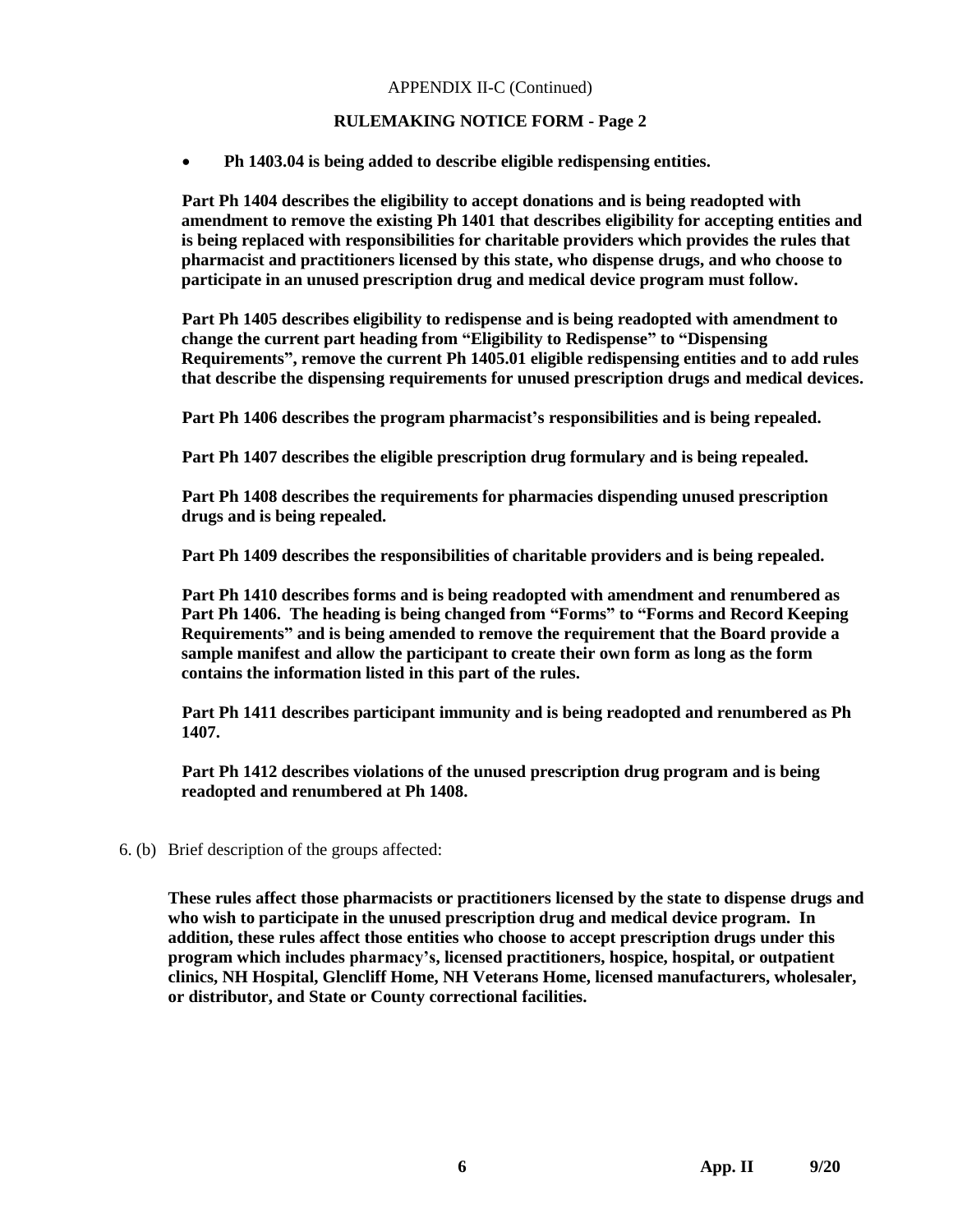#### APPENDIX II-C (Continued)

# **RULEMAKING NOTICE FORM - Page 3**

6. (c) Specific section or sections of state statute or federal statute or regulation which the rule is intended to implement:

| Rule    | <b>Specific State Statute the Rule Implements</b>  |  |
|---------|----------------------------------------------------|--|
| Ph 1400 | RSA 318-42; RSA 318:56; RSA 318:58; and RSA 318-59 |  |

7. Contact person for copies and questions including requests to accommodate persons with disabilities:

| Name:    | Tina M. Kelley                                    | Title:      | <b>Program Specialist IV</b>                                     |  |
|----------|---------------------------------------------------|-------------|------------------------------------------------------------------|--|
| Address: | <b>Office of Professional</b>                     | Phone $#$ : | $(603)$ 271-5247                                                 |  |
|          | <b>Licensure and Certification</b>                | Fax#:       | $(603)$ 271-0597                                                 |  |
|          | <b>7 Eagle Square</b><br><b>Concord, NH 03301</b> | E-mail:     | OPLC-Rules@oplc.nh.gov                                           |  |
|          |                                                   |             | TTY/TDD Access: Relay NH 1-800-735-2964 or<br>$dial 711$ (in NH) |  |

8. Deadline for submission of materials in writing or, if practicable for the agency, in the electronic format specified: **Wed., February 16, 2022 at 4 pm.**

| $\Box$ Fax | $\boxtimes$ E-mail | Other format (specify): |
|------------|--------------------|-------------------------|
|------------|--------------------|-------------------------|

9. Public hearing scheduled for:

| Date and Time: | Wednesday, February 16, 2022 at 9:30 a.m.                 |
|----------------|-----------------------------------------------------------|
|                | <b>Office of Professional Licensure and Certification</b> |
| Place:         | <b>7 Eagle Square</b>                                     |
|                | <b>Concord, NH 03301</b>                                  |

10. Fiscal Impact Statement (Prepared by Legislative Budget Assistant)

| FIS # | 21:145<br>$\sim$ $\sim$ $\sim$ $\sim$ | dated | 12-22-2021 |
|-------|---------------------------------------|-------|------------|
|-------|---------------------------------------|-------|------------|

- **1. Comparison of the costs of the proposed rule(s) to the existing rule(s):** There is no difference in cost when comparing the proposed rules to the existing rules.
- **2. Cite the Federal mandate. Identify the impact on state funds:** No federal mandate, no impact on state funds.
- **3. Cost and benefits of the proposed rule(s):**
	- **A. To State general or State special funds:** None